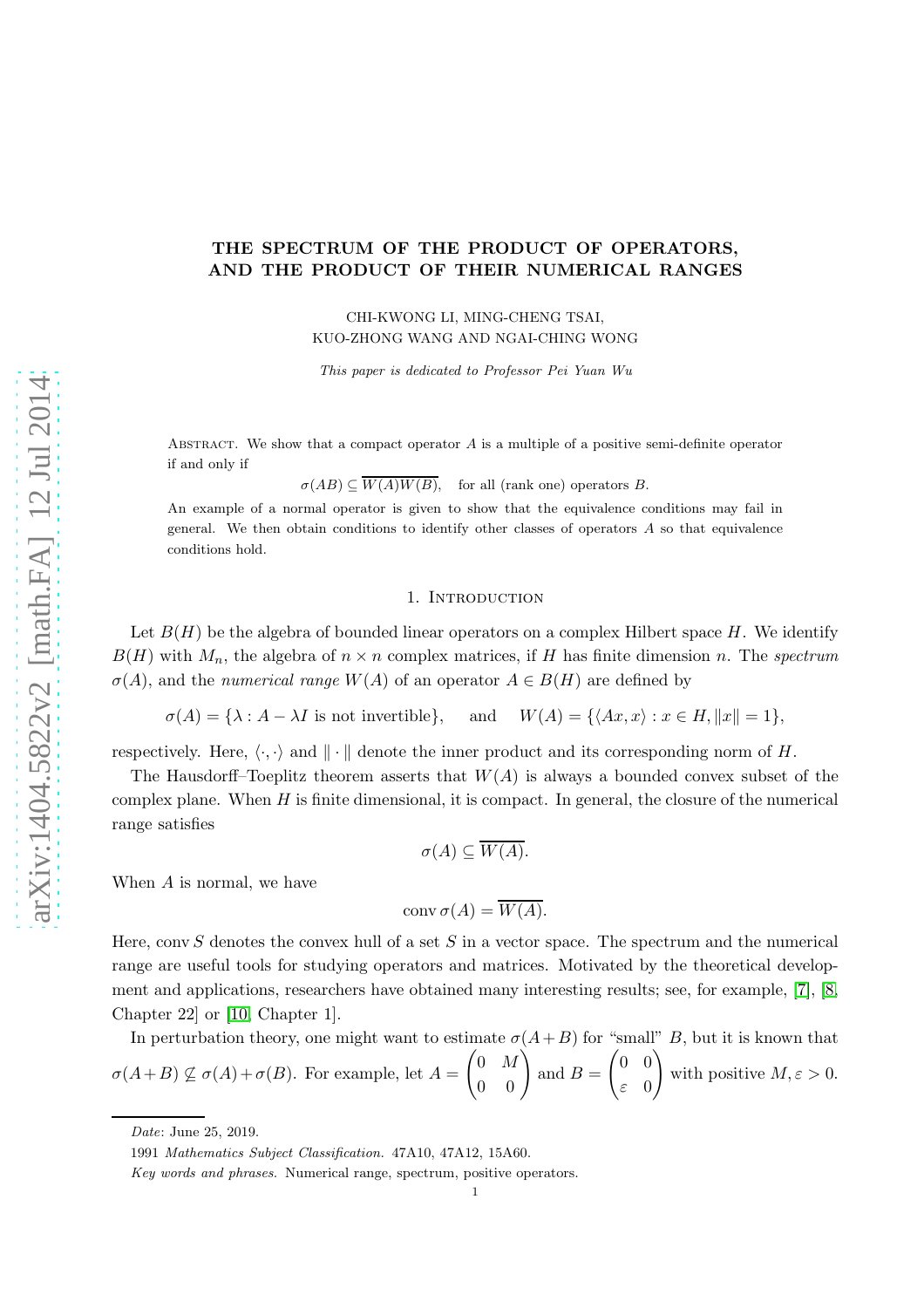Then  $\sigma(A) = \sigma(B) = \{0\}$ , whereas  $\sigma(A + B) = \{\pm \sqrt{M\varepsilon}\}\.$  Nevertheless, we always have

$$
\sigma(A+B) \subseteq W(A+B) \subseteq W(A) + W(B).
$$

Thus,  $W(A) + W(B)$  provides a containment region for  $\sigma(A + B)$ .

In (multiplicative) perturbation theory, one considers  $\tilde{A} = AB$  such that B is closed to the identity operator I. However, neither of the inclusion  $\sigma(AB) \subset \sigma(A)\sigma(B)$  nor  $W(AB) \subset W(A)W(B)$ holds. The following example in [\[9\]](#page-10-3) tells us that the above inclusions may not hold even for  $2 \times 2$ hermitian matrices A, B. Let

$$
A = \left(\begin{array}{cc} 1 & 0 \\ 0 & -1 \end{array}\right) \quad \text{and} \quad B = \left(\begin{array}{cc} 0 & 1 \\ 1 & 0 \end{array}\right).
$$

Then

$$
\sigma(AB) = \{\pm\sqrt{-1}\} \not\subseteq W(A)W(B) = [-1, 1].
$$

Nevertheless, it was shown in [\[12\]](#page-10-4) that if  $A, B \in B(H)$  and  $0 \notin \overline{W(A)}$ , then

$$
\sigma(A^{-1}B) \subseteq \overline{W(B)}/\overline{W(A)}.
$$

It follows from this result that if  $A \in M_n$  is a multiple of a positive semi-definite matrix,

$$
\sigma(AB) \subseteq W(A)W(B) \quad \text{ for all } B \in M_n.
$$

In [\[5,](#page-10-5) Theorem 3], it was shown that if  $A \in B(H)$  is a (multiple of a) positive semi-definite operator, then

$$
conv \sigma(AB) \subseteq W(A)W(B) \quad \text{ for all } B \in B(H).
$$

It is natural to consider the converse problem; namely,

<span id="page-1-0"></span>Question 1.1. Is  $A \in B(H)$  a multiple of a positive semi-definite matrix if

 $\sigma(AB) \subset \overline{W(A)W(B)}$  for all  $B \in B(H)$ ?

In [\[1\]](#page-10-6), the author considered this question for matrices  $A \in M_n$ , and an affirmative answer to this question was claimed in the paper. In  $[6]$ , the authors there pointed out a gap in the proof in  $[1]$ , Theorem 2.4], and repaired it. In [\[2\]](#page-10-8), the authors there studied inequalities related to the spectral radius and the numerical radius of products of matrices. In the last section of [\[2\]](#page-10-8), they pointed out another problem in [\[1\]](#page-10-6), and fixed it using the results in their paper.

In this paper, we consider Question [1.1](#page-1-0) for infinite dimensional operators. In particular, we refine the finite dimensional result to the following.

<span id="page-1-1"></span>**Theorem 1.2.** Suppose  $A \in B(H)$  is a compact operator. The following conditions are equivalent.

(A1) A is a multiple of a positive semi-definite operator.

- $(A2)$   $\sigma(AB) \subseteq \overline{W(A)W(B)}$  for all  $B \in B(H)$ .
- (A3)  $\sigma(AB) \subseteq \overline{W(A)W(B)}$  for all rank one  $B \in B(H)$ .

Of course, it would be nice to further extend the result to general operators. However, the following example shows that it is impossible even on a separable Hilbert space. (A verification of the example will be given in the next section).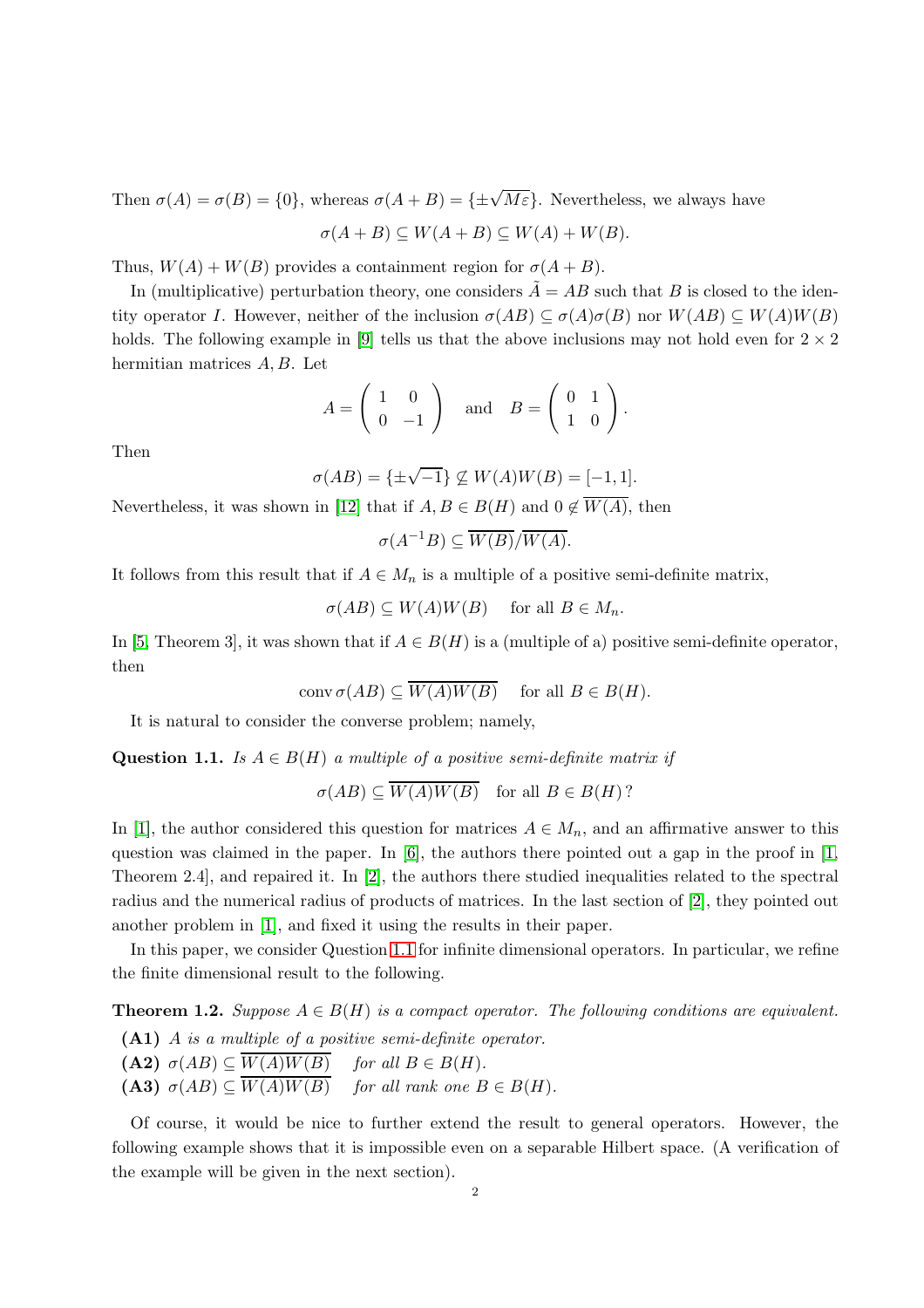<span id="page-2-0"></span>**Example 1.3.** Consider a Hilbert space H with a countable orthonormal basis  $\{f_1, f_2, \ldots\}$ . Suppose  $\{\mu_1, \mu_2, \dots\}$  is a dense set of the unit circle  $\{e^{it} : t \in [0, 2\pi)\}\$  and T is the diagonal operator on H satisfying  $T f_n = \mu_n f_n$ . Then  $A := I + T$ , which is not a multiple of positive semi-definite operator, satisfies

$$
\sigma(AB) \subseteq \overline{W(A)W(B)}, \quad \text{ for all } B \in B(H).
$$

A key step in the proof of the finite dimensional result is to show that if  $A \in M_n$  satisfies condition  $(A2)$  in Theorem [1.2,](#page-1-1) then A is normal. We can modify Example [1.3](#page-2-0) to show that this implication is not true for general operators in the following. (The verification will also be done in the next section.)

<span id="page-2-1"></span>**Example 1.4.** Suppose  $\hat{A} = A \oplus \begin{pmatrix} 1 & d \ 0 & 1 \end{pmatrix} \in B(H \oplus \mathbf{C}^2)$ , where A is defined as in Example [1.3](#page-2-0) and  $d \in (0,1]$ . Then  $\hat{A}$  is not normal and condition  $(A2)$  in Theorem [1.2](#page-1-1) holds.

Apart from Examples [1.3](#page-2-0) and [1.4,](#page-2-1) we obtain the following theorem, which allows us to identify other classes of operators A such that the conditions  $(A1)$ ,  $(A2)$ ,  $(A3)$  are equivalent.

<span id="page-2-2"></span>Theorem 1.5. Let H be a Hilbert space of finite or infinite dimension. Consider the following conditions for an operator  $A \in B(H)$ .

- (A1) A is a multiple of a positive (semi-definite) operator.
- (A2)  $\sigma(AB) \subseteq \overline{W(A)W(B)}$  for all  $B \in B(H)$ .
- (A3)  $\sigma(AB) \subseteq \overline{W(A)W(B)}$  for all rank one  $B \in B(H)$ .

Then the following implications hold:

$$
(\mathbf{A1}) \Rightarrow (\mathbf{A2}) \Rightarrow (\mathbf{A3}).
$$

The implication

$$
\text{(A3)}\Rightarrow\text{(A1)}
$$

holds when there is a boundary point  $\mu$  of  $\overline{W(A)}$  attaining the numerical radius  $|\mu| = w(A)$  and lying on two different support lines of  $\overline{W(A)}$ .

By Theorem [1.5,](#page-2-2) we have the following.

<span id="page-2-3"></span>Corollary 1.6. In each of the following cases, conditions  $(A1)$ ,  $(A2)$ ,  $(A3)$  in Theorem [1.5](#page-2-2) are equivalent for an operator  $A \in B(H)$ .

- (1)  $\overline{W(A)}$  is a convex polygon, which may degenerate to a line segment or a point. This covers the cases when A is a scalar multiple of a hermitian operator, or when A is a normal operator with finite spectrum.
- (2)  $A \in B(H)$  is normal and there is an isolated point  $\lambda$  in  $\sigma(A)$  attaining the spectral radius  $|\lambda| = r(A).$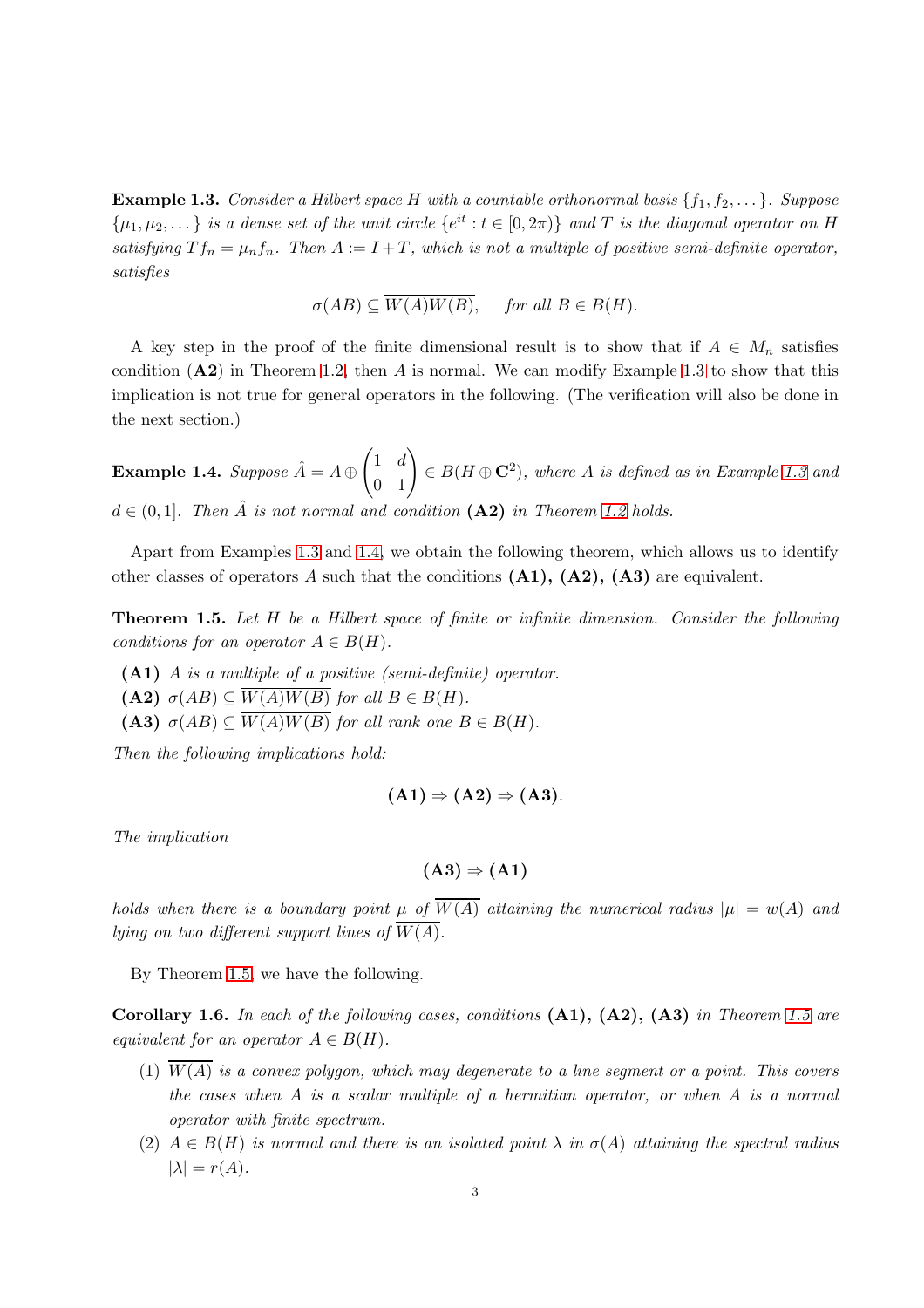### 2. Proofs and auxiliary results

We focus on the proof of Theorem [1.5,](#page-2-2) and deduce Theorem [1.2](#page-1-1) and Corollary [1.6](#page-2-3) as consequences. We then verify Examples [1.3](#page-2-0) and [1.4.](#page-2-1)

The implication  $(A1) \Rightarrow (A2)$  in Theorem [1.5](#page-2-2) is a result in [\[5\]](#page-10-5). Furthermore, it was shown that if (A1) holds, then  $\overline{W(A)W(B)}$  is always convex. We give a short proof of the result.

**Proposition 2.1.** Suppose  $A \in B(H)$  is a multiple of a positive semi-definite operator. Then for any  $B \in B(H)$ , the set  $\overline{W(A)W(B)}$  is convex, and

$$
\sigma(AB) \subseteq \overline{W(A)W(B)}.
$$

Proof. Without loss of generality, we can assume that A is positive semi-definite. Note that  $\overline{W(A)} = [a_1, a_2], a_2 \ge a_1 \ge 0$ , and  $\overline{W(B)}$  is a compact convex set. Thus,

$$
\overline{W(A)W(B)} = \bigcup_{\mu \in \overline{W(A)}} \mu \overline{W(B)} = \bigcup_{a_1 \le t \le a_2} t \overline{W(B)}
$$

is convex.

Now, suppose  $\lambda \in \sigma(AB)$ . If  $\lambda = 0$ , then AB is singular, so that A is singular or B is singular. Hence,  $0 \in \sigma(A) \in \overline{W(A)}$  or  $0 \in \sigma(B) \in \overline{W(B)}$  so that  $0 \in \overline{W(A)W(B)}$ .

If  $\lambda \neq 0$ , then  $\lambda \in \sigma(AB) \setminus \{0\} = \sigma(A^{1/2}BA^{1/2}) \setminus \{0\}.$ 

Assume first that  $\lambda$  is an approximate eigenvalue of  $A^{1/2}BA^{1/2}$ . Then there is a sequence of unit vectors  $\{x_n\}$  such that

$$
||A^{1/2}BA^{1/2}x_n - \lambda x_n|| \to 0.
$$

We may assume that  $A^{1/2}x_n \neq 0$  for all  $n \in \mathbb{N}$ . Thus  $t_n \langle By_n, y_n \rangle \to \lambda$  in  $\overline{W(A)W(B)}$  with

$$
y_n = A^{1/2}x_n/||A^{1/2}x_n||
$$
 and  $t_n = \langle Ax_n, x_n \rangle \in W(A)$ .

Assume next that  $\lambda$  is not in the approximate point spectrum, and thus  $A^{1/2}BA^{1/2} - \lambda$  does not have a dense range. Consequently, we can find a norm one element  $\eta$  in H orthogonal to its range. In particular,

$$
\langle (A^{1/2}BA^{1/2} - \lambda)y, y \rangle = 0.
$$

This gives

$$
\lambda = \langle A^{1/2}BA^{1/2}y, y \rangle = t \langle Bx, x \rangle,
$$

and  $A^{1/2}y \neq 0$ . Here,  $t = ||A^{1/2}y||^2 = \langle Ay, y \rangle \in W(A)$ , and  $x = A^{1/2}y/||A^{1/2}y||$  is of norm one. Hence,  $\lambda \in W(A)W(B)$ .

The implication  $(A2) \Rightarrow (A3)$  is clear. We now focus on the condition under which the implication  $(A3) \Rightarrow (A1)$  holds.

<span id="page-3-0"></span>**Proposition 2.2.** Suppose  $A \in B(H)$  satisfies (A3). Then there is  $\mu \in \overline{W(A)}$  such that  $|\mu| =$ w(A). Moreover, if such a  $\mu$  lies on two different support lines of  $\overline{W(A)}$ , then (A1) holds.

We need some preliminaries to prove Proposition [2.2.](#page-3-0) Let  $A \in B(H)$  satisfying (A3). Note that conditions (A1), (A2) and (A3) will not be affected by replacing A with  $\gamma UA^{\ddagger}U^*$  for any nonzero  $\gamma$ , unitary  $U \in B(H)$ ,  $A^{\ddagger} \in \{A, A^t, A^*\}$ . We will use this fact in our proof.

<span id="page-3-1"></span>Lemma 2.3. Suppose  $A \in B(H)$  satisfies (A3).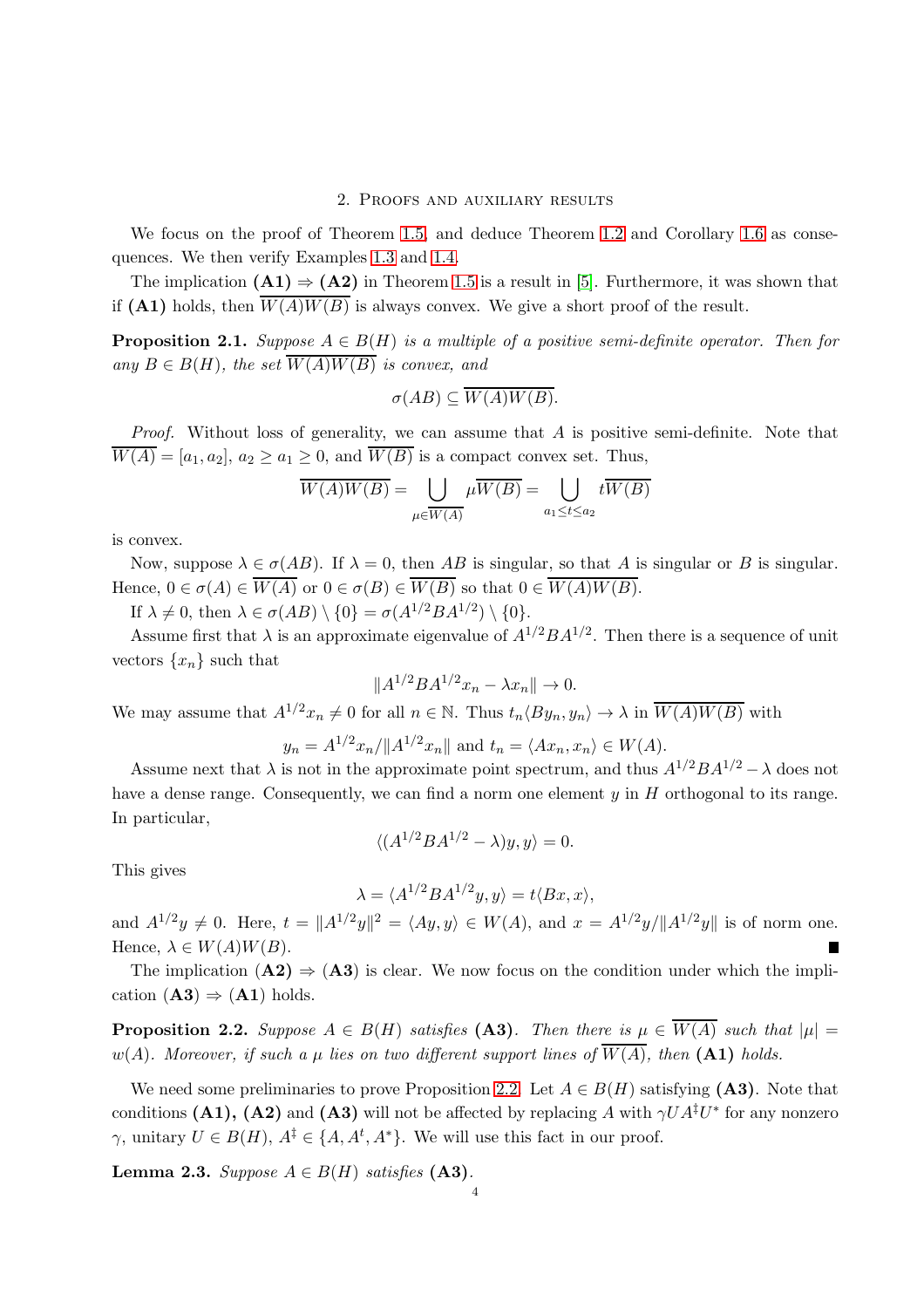- (1) The operator A is radialoid. That is,  $r(A) = w(A) = ||A||$ .
- (2) Suppose  $\eta \in W(A)$  satisfies  $|\eta| = w(A)$ . Then A is unitarily similar to the orthogonal sum  $\eta I \oplus A_1$  where  $w(A_1) \leq w(A)$  and  $W(A_1) \subseteq {\lambda : |\eta - \lambda| \leq w(A)}$ . Consequently,  $|\eta - \mu| \leq w(A)$  for all  $\mu \in W(A)$ .

*Proof.* We may replace A by  $A/\|A\|$  and assume that  $\|A\|=1$ . To prove (1), suppose  $Ax_n = \lambda_n y_n$ for some unit vectors  $x_n, y_n \in H$  with positive scalars  $\lambda_n \uparrow 1$ . Let  $B_n \in B(H)$  be the rank one operator  $z \mapsto \langle z, y_n \rangle x_n$ . Then  $AB_ny_n = \lambda_n y_n$ , and thus  $\lambda_n \in \sigma(AB_n) \subseteq \overline{W(A)W(B_n)}$ . Since  $w(B_n) \leq 1$ , we have  $\lambda_n \leq w(A)$ . That is,  $1 \leq w(A)$ . Thus  $w(A) = 1$ , and hence  $r(A) = 1$  (see [\[7,](#page-10-0) Theorem 1.3-2]).

Next, consider (2). Suppose  $\eta \in W(A)$  with  $|\eta| = 1$ . Then for any unit vector x such that  $\langle Ax, x \rangle = \eta$ , we write  $Ax = \eta x + \nu y$  for some unit vector y orthogonal to x. Then

$$
|\eta|^2 = ||A||^2 \ge ||Ax||^2 = |\eta|^2 + |\nu|^2.
$$

Thus,  $\nu = 0$  and  $Ax = \eta x$ . Similarly, we can show that  $A^*x = \overline{\eta}x$ . The first assertion follows.

For the second assertion, we may replace A by  $A/\eta$  and assume that  $A =$  $\begin{pmatrix} 1 & 0 \end{pmatrix}$  $0 \quad A_1$  $\setminus$ . Let  $\lambda \in W(A_1)$ . We can assume that the leading (upper left)  $2 \times 2$  submatrix of A is  $\begin{pmatrix} 1 & 0 \\ 0 & \lambda \end{pmatrix}$  $0 \lambda$  $\setminus$ . Let  $U =$ √ 1 2  $\begin{pmatrix} 1 & 1 \end{pmatrix}$  $1 -1$ be the 2×2 unitary matrix. Then the leading 2×2 submatrix of  $\hat{A} = (U \oplus I)A(U \oplus I)^*$ equals  $A_0 = \frac{1}{2}$ 2  $\begin{pmatrix} 1 + \lambda & 1 - \lambda \end{pmatrix}$  $1 - \lambda \quad 1 + \lambda$  $\setminus$ . Let  $B=(U\oplus I)^*\left(\begin{pmatrix} 0&0\ 2&0 \end{pmatrix} \oplus O\right)$  $\setminus$  $(U \oplus I)$ . Then tr $(AB) = 1 - \lambda$  is

the nonzero eigenvalue of the rank one matrix AB. Since  $\sigma(AB) \subseteq \overline{W(A)W(B)} \subseteq \{z \in \mathbf{C} : |z| \leq 1\}$ , we have  $|1 - \lambda| \leq 1$ .

 $\blacksquare$ 

The last assertion follows from the fact that  $W(A) = \text{conv}(\{1\} \cup W(A_1)).$ 

In [\[1\]](#page-10-6), the authors showed that if a matrix A satisfies (A2), then there is  $\mu \in W(A)$  satisfying  $|\mu| = ||A||$ , and tried to prove that (A1) holds. Lemma [2.3\(](#page-3-1)1) shows that for any  $A \in B(H)$ satisfying (A3), there is  $\mu \in \overline{W(A)}$  such that  $|\mu| = ||A||$  and  $\mu$  is an eigenvalue of A.

We will use Lemma [2.3](#page-3-1) to prove Proposition [2.2.](#page-3-0) In the finite dimensional case,  $W(A) = W(A)$ is compact, and there are unit vectors attaining the norm of A. However, it might not be the case if the underlying Hilbert space  $H$  is infinite dimensional. Nevertheless, we can use the Berberian construction (see [\[3\]](#page-10-9)) to overcome this technicality.

In connection to our problem, we will impose additional requirement in the Berberian construction, namely, we will need a generalized Banach limit which is multiplicative. We include some details of the construction for completeness. We identify the space  $\ell_{\infty}$  of bounded scalar sequences with the C<sup>\*</sup>-algebra  $C(\beta \mathbb{N})$  of continuous functions on the Stone-Cech compactification  $\beta \mathbb{N}$  of  $\mathbb{N}$ . Here, a bounded sequence  $\lambda = (\lambda_n)$  in  $\ell_\infty$  corresponds to a function  $\hat{\lambda}$  in  $C(\beta \mathbb{N})$  with  $\hat{\lambda}(n) = \lambda_n$  for all  $n = 1, 2, \ldots$  Take any point  $\xi$  from  $\beta \mathbb{N} \setminus \mathbb{N}$ . The point evaluation  $\lambda \mapsto \lambda(\xi)$  of  $\ell_{\infty}$  gives a nonzero multiplicative generalized Banach limit, denoted by glim , that satisfies the following conditions. For any bounded sequences  $(a_n)$  and  $(b_n)$  in  $\ell_{\infty}$  and scalar  $\gamma$ , we have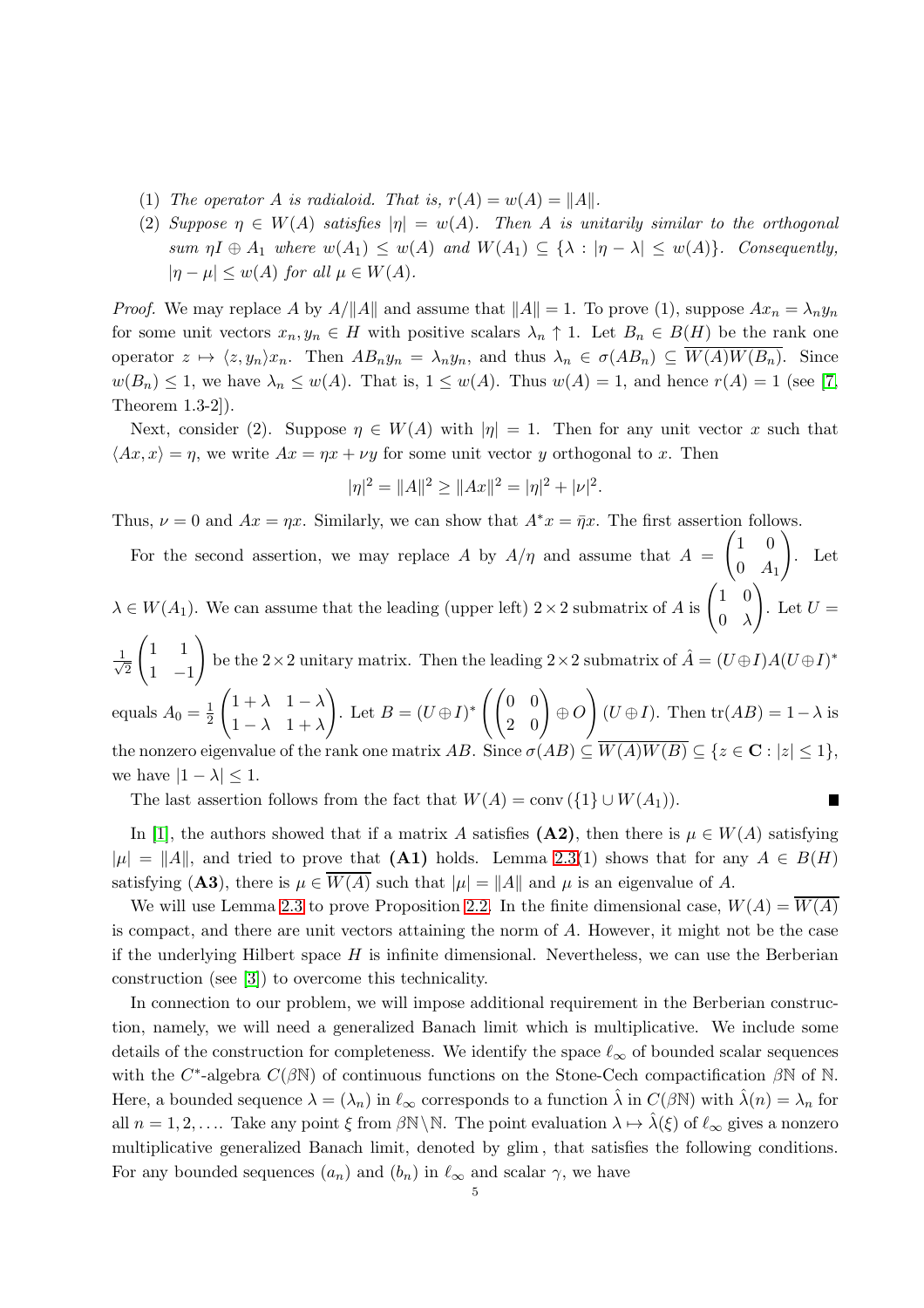- (a) glim  $(a_n + b_n) =$  glim  $(a_n) +$  glim  $(b_n)$ .
- (b) glim  $(\gamma a_n) = \gamma$  glim  $(a_n)$ .
- (c) glim  $(a_n) = \lim a_n$  whenever  $\lim a_n$  exists.
- (d) glim  $(a_n) \geq 0$  whenever  $a_n \geq 0$  for all n.
- (e) glim  $(a_n b_n) =$  glim  $(a_n)$  glim  $(b_n)$ .

Equivalently, we can define glim  $(a_n) = \lim_{\mathfrak{U}} a_n$  through a free ultrafilter  $\mathfrak{U}$  on N, when we consider  $\beta\mathbb{N}$  consisting of ultrafilters on  $\mathbb N$  and those outside  $\mathbb N$  are free (i.e.  $\bigcap \mathfrak{U} = \emptyset$ ). Note that all multiplicative generalized Banach limits on  $\ell_{\infty}$  arise from the above construction. Note also that we do not assume the translation invariant property on glim . Indeed, the only translation invariant multiplicative generalized Banach limit is zero.

Denote by V the set of all bounded sequences  $\{x_n\}$  with  $x_n \in H$ . Then V is a vector space relative to the definitions  $\{x_n\} + \{y_n\} = \{x_n + y_n\}$  and  $\gamma\{x_n\} = \{\gamma x_n\}$ . Let N be the set of all sequences  $\{x_n\}$  such that glim  $(\langle x_n, x_n \rangle) = 0$ . Then N is a linear subspace of V. Denote by **x** the coset  $\{x_n\} + \mathcal{N}$ . The quotient vector space  $\mathcal{V}/\mathcal{N}$  becomes an inner product space with the inner product  $\langle x, y \rangle = \text{glim}(\langle x_n, y_n \rangle)$ . Let K be the completion of  $V/N$ . If  $x \in H$ , then  $\{x\}$  denotes the constant sequence defined by x. Since  $\langle \mathbf{x}, \mathbf{y} \rangle = \langle x, y \rangle$  for  $\mathbf{x} = \{x\} + \mathcal{N}$  and  $\mathbf{y} = \{y\} + \mathcal{N}$ , the mapping  $x \mapsto x$  is an isometric linear map of H onto a closed subspace of K and K is an extension of H. For an operator  $A \in \mathcal{B}(H)$ , define

$$
A_0({x_n} + \mathcal{N}) = {Ax_n} + \mathcal{N}.
$$

We can extend  $A_0$  on K, which will be denoted by  $A_0$  also. The mapping  $\phi : \mathcal{B}(H) \to \mathcal{B}(K)$  given by  $\phi(T) = \tilde{T}$  is a unital isometric \*-representation with  $\sigma(T) = \sigma(\tilde{T})$ . Moreover, the approximate eigenvalues of T (and also  $\tilde{T}$ ) will become eigenvalues of  $\tilde{T}$ . See [\[3\]](#page-10-9).

It is clear that rank one operators in  $B(H)$  become rank one operators in  $B(K)$ . However, rank one operators in  $B(K)$  does not necessarily come from rank one operators in  $B(H)$ . A counter example can be given by the rank one operator  $e \otimes e$  defined by  $k \mapsto \langle k, e \rangle e$  for a nonzero vector e in  $K$  orthogonal to  $H$ . Nevertheless, in connection to our study, we have the following.

**Lemma 2.4.** Let  $\tilde{A} \in B(K)$  be the extension of  $A \in B(H)$  in the Berberian construction. Suppose  $\sigma(AB) \subseteq \overline{W(A)W(B)}$  for all rank one  $B \in B(H)$ . Then

$$
W(\tilde{A}) = \overline{W(A)}, \quad and \quad \sigma(\tilde{A}B') \subseteq W(\tilde{A})W(B') \text{ for all rank one } B' \in B(K).
$$

*Proof.* Clearly, we have  $W(\tilde{A}) \subseteq \overline{W(A)}$ . On the other hand, if  $\langle Ax_n, x_n \rangle \to \mu \in \overline{W(A)}$ , then  $\mu = \text{glim}(\langle Ax_n, x_n \rangle) = \langle \tilde{A} \mathbf{x}, \mathbf{x} \rangle \in W(\tilde{A})$  with x arising from the sequence  $\{x_n\}$  of unit vectors in H. Thus,  $W(A) = W(A)$ .

To prove the second assertion, we make some simple observations.

- 1.  $W(B) = \overline{W(B)}$  for any rank one  $B \in B(H)$ .
- 2. If  $\mathbf{x}, \mathbf{y}, \mathbf{u} \in K$  correspond to the sequences  $\{x_n\}$ ,  $\{y_n\}$  and  $\{u_n\}$  of unit vectors in H, then

$$
\langle (\mathbf{x} \otimes \mathbf{y})\mathbf{u}, \mathbf{u} \rangle = \langle \mathbf{u}, \mathbf{y} \rangle \langle \mathbf{x}, \mathbf{u} \rangle = \text{glim} \left( \langle u_n, y_n \rangle \right) \text{glim} \left( \langle x_n, u_n \rangle \right) = \text{glim} \left[ \left( \langle u_n, y_n \rangle \right) \left( \langle x_n, u_n \rangle \right) \right].
$$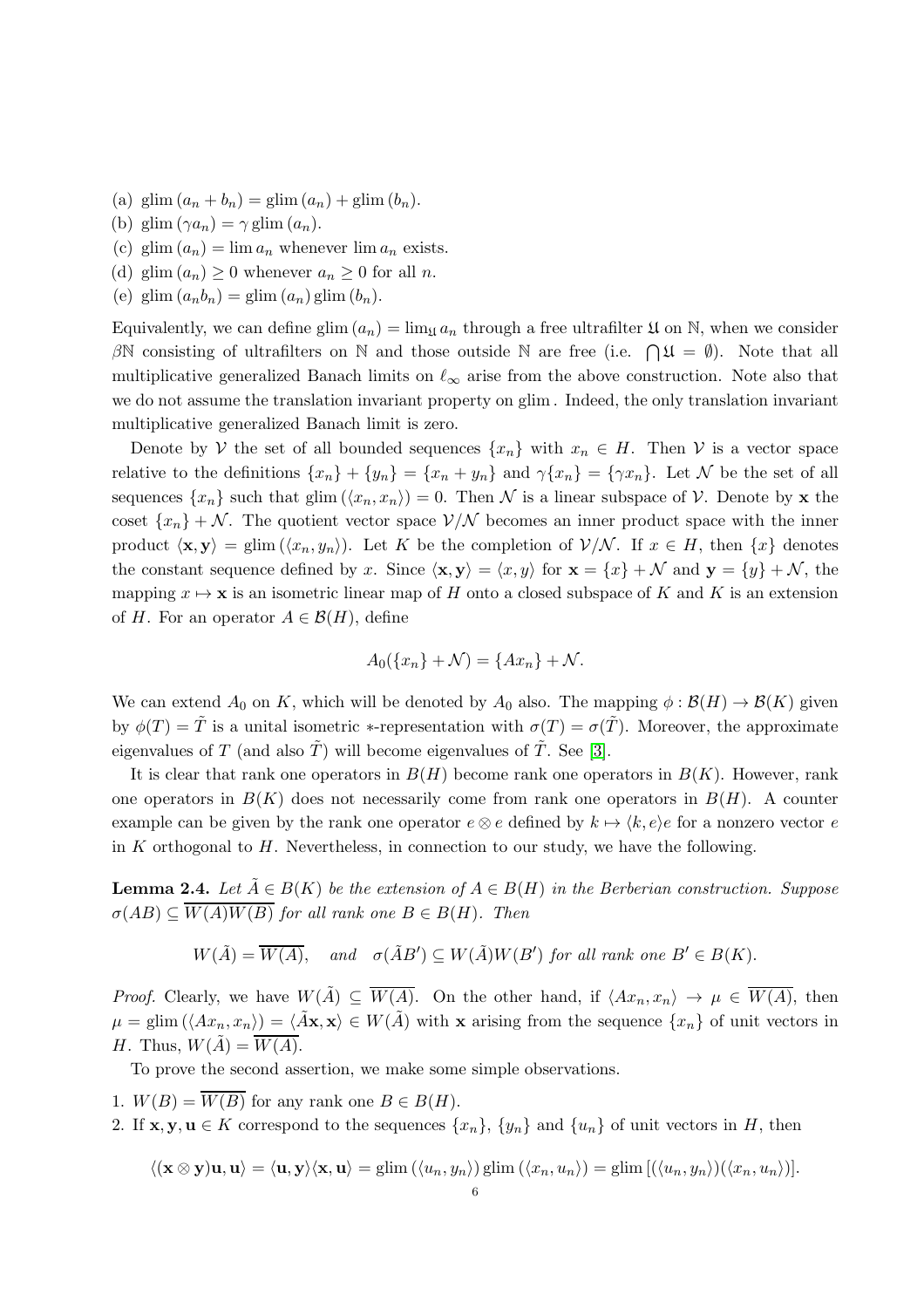Let  $B' = \mathbf{x} \otimes \mathbf{y}$  with  $\mathbf{x}, \mathbf{y}$  in K arising from the sequences  $\{x_n\}, \{y_n\}$  of unit vectors in H. We will show that

$$
\sigma(\tilde{A}B') \subseteq \{ \langle \tilde{A}\mathbf{x}, \mathbf{y} \rangle, 0 \} \subseteq W(\tilde{A})W(B').
$$

Obviously,  $0 \in W(\tilde{A})W(B')$ . Observe that

$$
\langle \tilde{A}\mathbf{x}, \mathbf{y} \rangle = \text{glim}\left( \langle Ax_n, y_n \rangle \right),
$$

where

$$
\langle Ax_n, y_n \rangle \in \sigma(A(x_n \otimes y_n)) \subseteq \overline{W(A)W(x_n \otimes y_n)} = W(\tilde{A})W(x_n \otimes y_n)
$$

by the fact that  $\overline{W(A)} = W(\tilde{A})$  and 1. above. It follows that

$$
\langle Ax_n, y_n \rangle = \langle \tilde{A}v_n, v_n \rangle \langle (x_n \otimes y_n)u_n, u_n \rangle = \langle \tilde{A}v_n, v_n \rangle \langle u_n, y_n \rangle \langle x_n, u_n \rangle
$$

for some unit vector  $v_n \in K$  and unit vector  $u_n \in H$ . By 2. above,

$$
\operatorname{glim}\left[\left(\langle u_n,y_n\rangle\right)\left(\langle x_n,u_n\rangle\right)\right]=\left\langle (\mathbf{x}\otimes\mathbf{y})\mathbf{u},\mathbf{u}\right\rangle \in W(\mathbf{x}\otimes\mathbf{y})=W(B').
$$

By the compactness of  $W(\tilde{A})$  and  $W(B')$ , we have

$$
\mathrm{glim}\,\langle Ax_n,y_n\rangle=\mathrm{glim}\,\big(\langle \tilde A v_n,v_n\rangle\big)\,\mathrm{glim}\,\big[\big(\langle u_n,y_n\rangle\big)\big(\langle x_n,u_n\rangle\big)\big]\in W(\tilde A)W(B').
$$

п

*Proof of Proposition [2.2.](#page-3-0)* We may replace A by  $A/||A||$  and assume that  $||A|| = 1$ . Furthermore, we may apply the Berberian construction and assume that conditions  $(a) - (e)$  hold. For simplicity, we assume  $H = K$  and  $A = \tilde{A}$ .

By Lemma [2.3,](#page-3-1) we have  $r(A) = w(A) = ||A|| = 1$  and we may assume that  $A = \mu I \oplus A_1$  for some contraction  $A_1$  such that  $\mu$  is not an eigenvalue of  $A_1$ . Without loss of generality, we may assume that  $\mu = 1$ ,  $A = I \oplus A_1$ . We need to show that  $A_1$  is positive semi-definite. Assume that it is not the case so that  $W(A_1) \nsubseteq [0, 1]$ .

By our assumption, there is a support line of  $W(A)$  passing through 1 and  $1 + r_1e^{i\alpha_1}$  for some  $\pi/2 < \alpha_1 < 3\pi/2$  and  $r_1 \in [0,1]$ . Replacing A with  $A^*$  if necessary, we can also assume that  $\pi/2 < \alpha_1 < \pi$  and

$$
W(A) \subseteq \{ z = 1 + re^{i\alpha} : r \in [0, 1], \ \alpha_1 \le \alpha \le 3\pi/2, \ |z| \le 1 \}.
$$

Let  $B = B_0 \oplus O$  with

$$
B_0 = 2e^{i(\pi/2 - \alpha_1)} \begin{pmatrix} \cos \theta & 0 \\ \sin \theta & 0 \end{pmatrix},
$$

where  $\theta \in (0, \pi/2)$  such that  $2r_1 \sin \alpha_1 \ge \tan \theta$ . Observe that

<span id="page-6-0"></span>
$$
(\sin \alpha_1 \cos \theta + r_1 \sin \theta)^2 = (\sin \alpha_1 \cos \theta)^2 + 2r_1 \sin \alpha_1 \cos \theta \sin \theta + r_1^2 \sin^2 \theta
$$
  
> 
$$
(\sin \alpha_1 \cos \theta)^2 + \sin^2 \theta,
$$

i.e.,

(2.1) 
$$
\sin \alpha_1 \cos \theta + r_1 \sin \theta > \sqrt{\sin \alpha_1 \cos \theta^2 + \sin^2 \theta}.
$$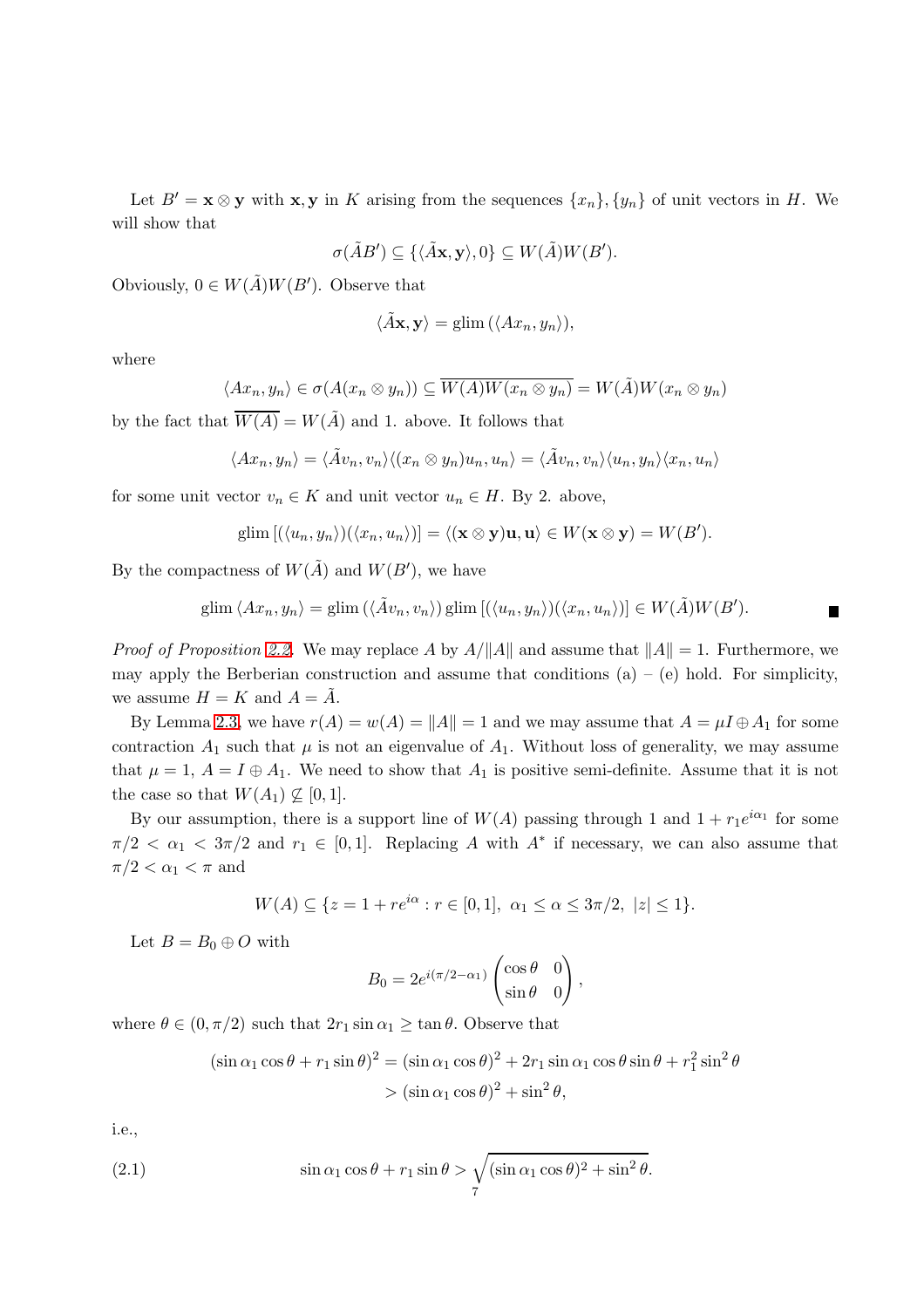With a suitable unitary transform, we may assume that A has a leading  $2 \times 2$  submatrix  $A_0 =$  $\begin{pmatrix} 1 & 0 \\ 0 & 0 \end{pmatrix}$ 0 1 +  $r_1 e^{i\alpha_1}$  $\setminus$ . Let  $U = U_0 \oplus I$  with  $U_0 = \frac{1}{\sqrt{2}}$ 2  $\begin{pmatrix} i & -i \\ 1 & 1 \end{pmatrix}$ . Then  $\lambda = \text{tr}(UAU^*B) = \text{tr}(U_0A_0U_0^*B_0)$ =  $2e^{i(\pi/2-\alpha_1)}\cos\theta + r_1e^{i\alpha_1}\text{tr}(U_0E_{22}U_0^*B_0)$ =  $2e^{i(\pi/2-\alpha_1)}\cos\theta + r_1e^{i\alpha_1}\text{tr}(E_{22}U_0^*B_0U_0)$  $= 2 \sin \alpha_1 \cos \theta + r_1 \sin \theta + i(2 \cos \alpha_1 \cos \theta + r_1 \cos \theta),$ 

which is the nonzero eigenvalue of the rank one matrix  $UAU^*B$ .

To derive a contradiction, we will show that

(2.2) 
$$
\lambda \notin W(A)W(B) = \bigcup_{z \in W(A)} W(zB).
$$

Recall that for any compact operator, and thus any finite matrix,  $T$ , the right support line of  $W(T)$ is the set of complex numbers with real part equal to the maximum eigenvalue of  $(T+T^*)/2$ . For each  $z = 1 + re^{i\alpha} \in W(A)$  with  $r \in [0,1]$  and  $\alpha_1 \leq \alpha < 3\pi/2$ , the maximum eigenvalue of the matrix

$$
\frac{1}{2}(zB_0 + \overline{z}B_0^*) = \begin{pmatrix} (\sin \alpha_1 + r \sin(\alpha_1 - \alpha))2 \cos \theta & -i \cdot e^{i\alpha_1} \cdot \overline{z} \sin \theta \\ i \cdot e^{-i\alpha_1} \cdot z \sin \theta & 0 \end{pmatrix}
$$

equals

(2.3) 
$$
\gamma + \sqrt{\gamma^2 + |z|^2 \sin^2 \theta} \quad \text{with} \quad \gamma = (\sin \alpha_1 + r \sin(\alpha_1 - \alpha)) \cos \theta.
$$

Because  $\pi/2 < \alpha_1 \leq \alpha < 3\pi/2$ , we have  $\alpha_1 - \alpha \in (-\pi, 0)$  and  $\sin(\alpha_1 - \alpha) \leq 0$ . Suppose  $\gamma \geq 0$ , i.e.,  $\sin \alpha_1 \geq |r \sin(\alpha_1 - \alpha)|$ . Then by [\(2.1\)](#page-6-0) we have

$$
\gamma + \sqrt{\gamma^2 + |z|^2 \sin^2 \theta} \le \sin \alpha_1 \cos \theta + \sqrt{(\sin \alpha_1 \cos \theta)^2 + \sin^2 \theta} < 2 \sin \alpha_1 \cos \theta + r_1 \sin \theta.
$$

If  $\gamma < 0$ , i.e.,  $\sin \alpha_1 < |r \sin(\alpha_1 - \alpha)|$ , then by [\(2.1\)](#page-6-0) we have

$$
\gamma + \sqrt{\gamma^2 + |z|^2 \sin^2 \theta} < |z| \sin \theta < 2 \sin \alpha_1 \cos \theta + r_1 \sin \theta.
$$

Thus, the real part of every point in  $W(zB)$  is strictly less than  $2\sin\alpha_1\cos\theta + r_1\sin\theta$ , and not equal to  $\lambda$ . Since this is true for any  $z \in W(A)$ , we get the desired contradiction. П

*Proof of Theorem [1.2.](#page-1-1)* We want to show that the implication  $(A3) \Rightarrow (A1)$  is valid when A is compact. Let  $A \in B(H)$  be compact satisfying (A3). Since A is compact, every nonzero element in  $\sigma(A)$  is an eigenvalue of A. Hence we have  $\sigma(A) \setminus \{0\} \subseteq W(A)$ . In view of Lemma [2.3,](#page-3-1) we can assume that  $||A|| = r(A) = w(A) = 1$  which is an eigenvalue of A, and write  $A = I \oplus A_1$  such that  $||A_1|| \leq 1$  and  $1 \notin \sigma(A_1)$ . Note that the largest eigenvalue  $\lambda$  of the compact operator  $(A_1 + A_1^*)/2$ is less than 1. Indeed, if there is a unit vector x such that  $(A_1 + A_1^*)x/2 = x$ , then the inequality

$$
1 = \left\langle \frac{A_1 + A_1^*}{2} x, x \right\rangle = \frac{1}{2} \langle A_1 x, x \rangle + \frac{1}{2} \langle A_1^* x, x \rangle \le 1
$$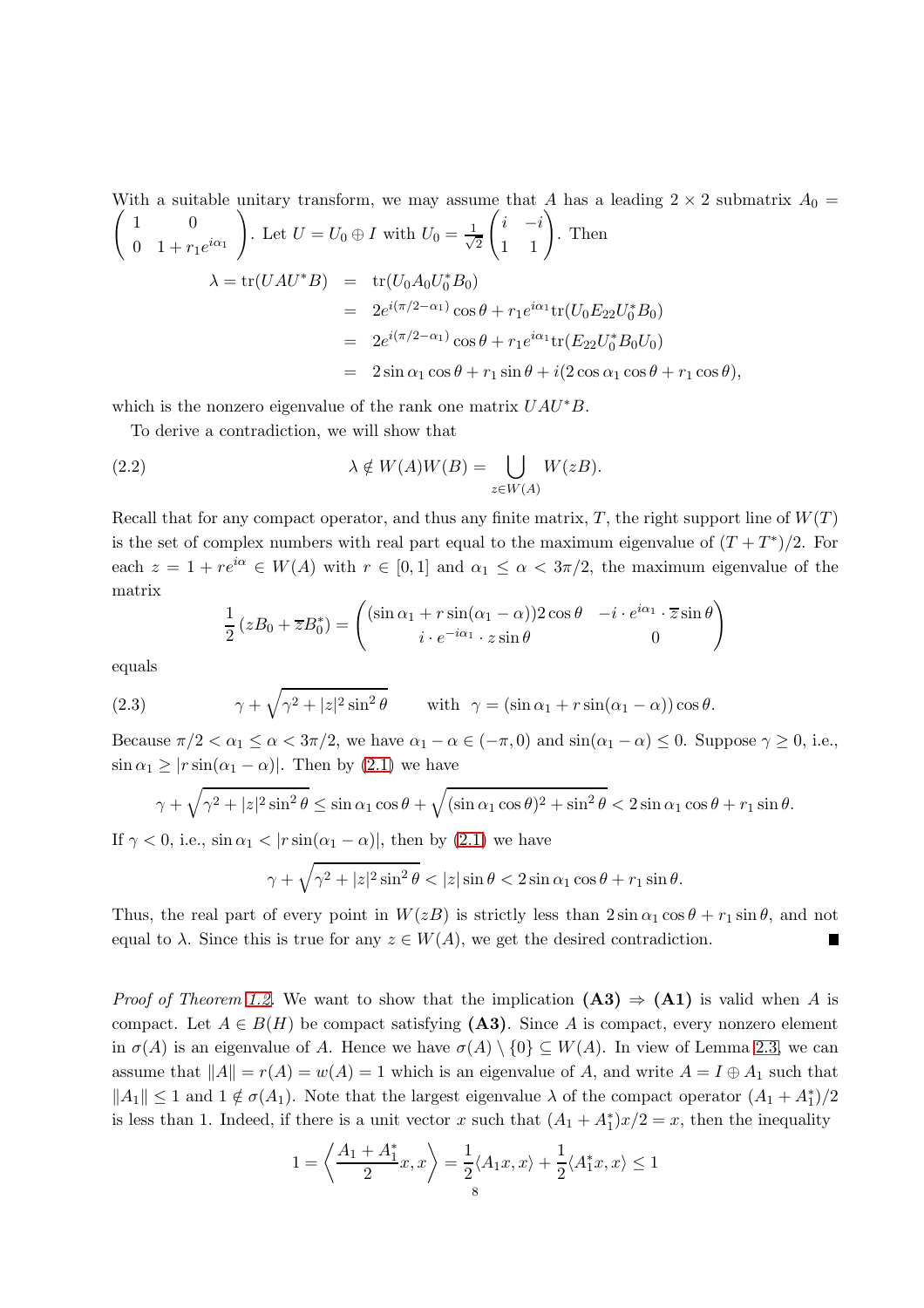implies that  $1 = \langle A_1x, x \rangle$  and hence  $A_1x = x$ , contradicting that  $1 \notin \sigma(A_1)$ . Since

$$
W(A_1) \subseteq \{ \nu \in \mathbf{C} : |\nu| \le 1, |1 - \nu| \le 1, \text{ and } (\nu + \bar{\nu})/2 \le \lambda \},
$$

and  $W(A) = \text{conv}(\{1\} \cup W(A_1)),$  we see that there are two different support lines of  $W(A)$  passing through 1. It then holds  $(A1)$  by Proposition [2.2.](#page-3-0) П

*Proof of Corollary [1.6.](#page-2-3)* The assertions in (1) are clear. For (2), let  $A \in B(H)$  be normal satisfying (A3) and let, without loss of generality,  $1 = ||A||$  be an isolated point in the spectrum  $\sigma(A)$  of A. Write  $A = I_1 \oplus A_1$  (an orthogonal sum), where  $I_1$  is the eigen-projection of A for 1, and  $1 \notin \sigma(A_1)$ . Moreover, we can separate 1 from  $\sigma(A_1)$  by a straight line in the complex plane. Consequently, 1 and  $\overline{W(A_1)} = \text{conv } \sigma(A_1)$  are contained in two disjoint open half spaces. Since  $W(A)$  is the convex hull of the set  $\{1\} \cup W(A_1)$ , we see that 1 lies on two different support lines of  $\overline{W(A)}$ . Proposition [2.2](#page-3-0) applies and finishes the proof.

Verification of Example [1.3.](#page-2-0) By the Berberian construction, we may assume that  $A = I + T$  such that T is normal and every point  $e^{it}$  on the unit circle is an eigenvalue. Suppose that  $\lambda \in \sigma(AB)$ . The case  $\lambda = 0$  is done, since  $0 \in W(A)W(B)$  as  $0 \in W(A)$ . Suppose  $\lambda \neq 0$ . Because  $\sigma(AB)$  and  $\sigma(BA)$  have the same nonzero elements, we see that  $\lambda \in \sigma(BA)$ .

Assume first that  $\lambda$  is an approximate eigenvalue of BA. By the Berberian construction, we may assume that there is a unit vector x such that  $BAx = \lambda x$ . Let  $Ax = a_{11}x + a_{21}y$  such that  $a_{11} = \langle Ax, x \rangle$  and y is a unit vector orthogonal to x. Because  $A - I$  is unitary, we have

<span id="page-8-0"></span>(2.4) 
$$
|a_{11} - 1|^2 + |a_{21}|^2 = 1.
$$

Using an orthonormal basis with  $x, y$  as the first two vectors, and abusing notations for matrices of uncountable sizes, we see that the operator matrices of  $A$  and  $B$  have the form

$$
\begin{pmatrix} a_{11} & * & * \\ a_{21} & * & * \\ 0 & * & * \end{pmatrix} \text{ and } \begin{pmatrix} B_1 & * \\ * & * \end{pmatrix} \text{ with } B_1 = \begin{pmatrix} b_{11} & b_{12} \\ b_{21} & b_{22} \end{pmatrix}.
$$

Then  $W(B_1) \subset W(B)$ ,

$$
\lambda = b_{11}a_{11} + b_{12}a_{21}
$$
 and  $b_{21}a_{11} + b_{22}a_{21} = 0$ .

It follows from [\(2.4\)](#page-8-0) that  $a_{11} - 1$  lies in the closed unit complex disk. Hence we can write

$$
a_{11} - 1 = -\alpha + (1 - \alpha)e^{ir}
$$

for some  $r \in [0, 2\pi) \setminus {\{\pi\}}$  and some  $\alpha \in [0, 1]$ .

Let  $A_0 =$  $\begin{pmatrix} 0 & 0 \\ 0 & 0 \end{pmatrix}$  $\begin{pmatrix} 0 & 0 \\ 0 & 1+e^{ir} \end{pmatrix}$  be the compression of A on the two dimensional subspace spanned by  ${f_{\pi}, f_{r}}$ . Let  $u = \sqrt{\alpha} f_{\pi} + \sqrt{1 - \alpha} f_{r}$ . Then  $\sqrt{\alpha}f + \sqrt{\alpha}$ 

$$
\langle (A_0 - I_2)u, u \rangle = a_{11} - 1.
$$

Because  $A_0 - I_2$  is unitary,  $\|(A_0 - I_2)u\| = 1$ . In view of [\(2.4\)](#page-8-0), we see that  $A_0 - I_2$  is unitarily similar to a matrix of the form  $\begin{pmatrix} a_{11} - 1 & * \end{pmatrix}$  $a_{21}$  \*  $\setminus$ . Hence,  $A_0$  is unitarily similar to  $A_1 =$  $\begin{pmatrix} a_{11} & * \end{pmatrix}$  $a_{21}$  \*  $\setminus$ and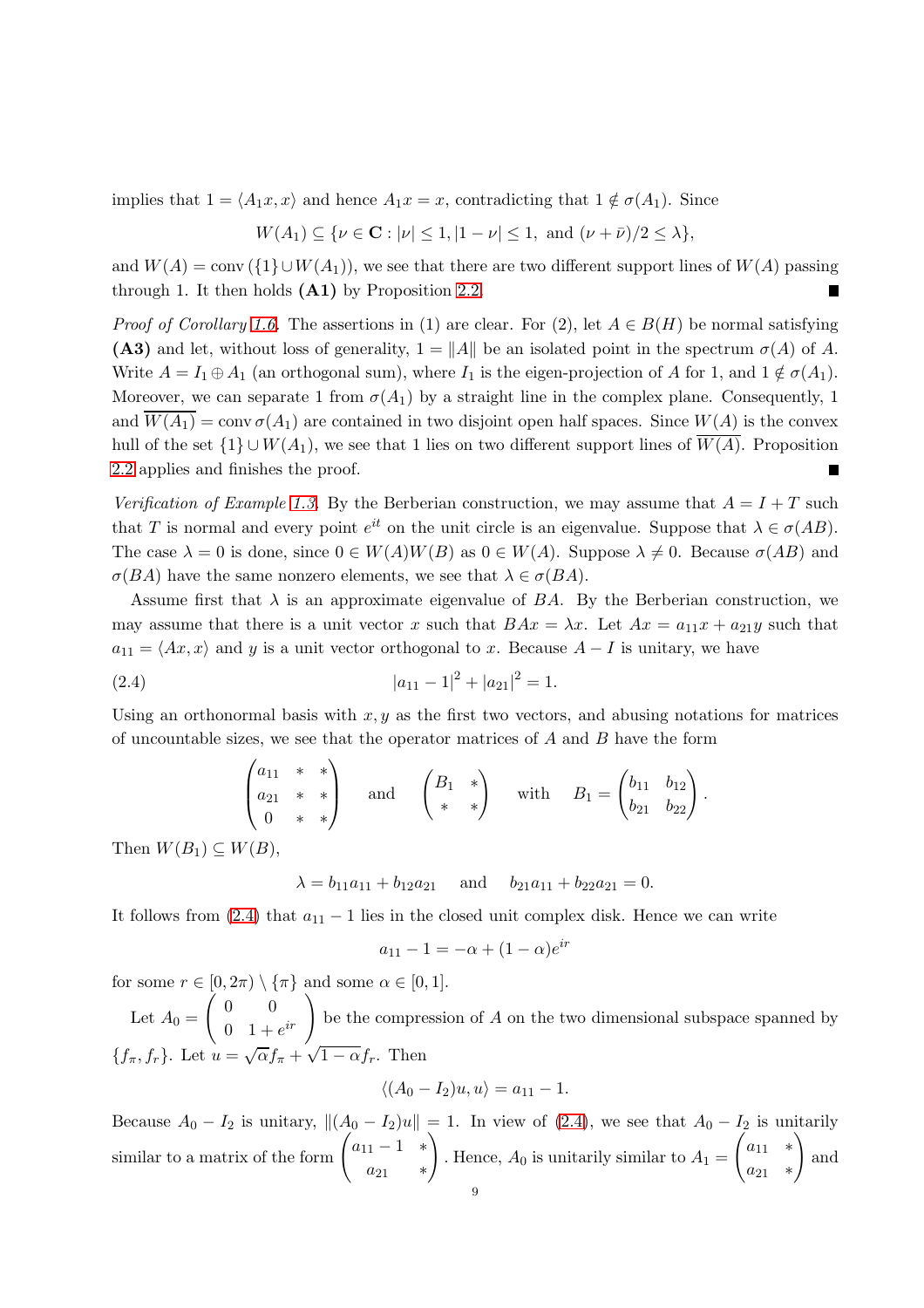$W(A_1) = W(A_0) \subseteq W(A)$ . Note that  $B_1A_1$  is in upper triangular form with  $\lambda$  lying in the  $(1,1)$ position. Thus,  $\lambda \in \sigma(B_1A_1)$ . Note that  $A_0$ , as well as  $A_1$ , is a multiple of positive semi-definite matrix. By the implication  $(A1) \Rightarrow (A2)$  in Theorem [1.5,](#page-2-2) we have

$$
\lambda \in \sigma(B_1A_1) \subseteq W(B_1)W(A_1) \subseteq W(B)W(A).
$$

At this point, we have shown that  $W(B)W(A)$  contains all approximate eigenvalues of BA. Let  $\alpha \in \sigma(BA)$  and  $\alpha$  is not an approximate eigenvalue of BA. Then  $\alpha$  is in the interior of  $\sigma(BA)$ and thus there is an approximate eigenvalue  $\lambda$  of BA, which is a boundary point of  $\sigma(BA)$ , such that  $\alpha = \beta \lambda$  with  $0 < \beta < 1$ . Since  $\lambda \in W(B)W(A) = \bigcup_{|z-1| \leq 1} zW(B)$ , we have  $\alpha = \beta zb$  for some  $b \in \overline{W(B)}$  and z satisfying  $|z - 1| \leq 1$ . Since  $|\beta z - 1| \leq \beta |z - 1| + (1 - \beta) \leq 1$ , we have  $\alpha \in \overline{W(B)W(A)}$  as well.

Verification of Example [1.4.](#page-2-1) For any B in  $B(H)$ , we show that  $\sigma(\hat{A}B) \subseteq \sigma(B\hat{A}) \cup \{0\} \subseteq W(\hat{A})W(B)$ . Since  $0 \in W(\hat{A})$ , we have  $0 \in W(\hat{A})W(B)$ . So, we focus on those nonzero  $\lambda \in \sigma(B\hat{A})$ .

Similar to the Verification of Example [1.3,](#page-2-0) we only need to consider the case when  $\lambda$  is a nonzero approximate eigenvalue of  $BA$ . Using a similar argument as in the Verification of Example [1.3,](#page-2-0) we may assume that the operator matrices of  $\hat{A}$  and  $B$  have the form

$$
\begin{pmatrix} a_{11} & * & * \\ a_{21} & * & * \\ 0 & * & * \end{pmatrix} \text{ and } \begin{pmatrix} B_1 & * \\ * & * \end{pmatrix} \text{ with } B_1 = \begin{pmatrix} b_{11} & b_{12} \\ b_{21} & b_{22} \end{pmatrix}.
$$

Then  $W(B_1) \subseteq W(B)$ , and

 $\lambda = b_{11}a_{11} + b_{12}a_{21}$  and  $b_{21}a_{11} + b_{22}a_{21} = 0.$ 

Because  $\hat{A} - I$  is a contraction, we see that

$$
|a_{11} - 1|^2 + |a_{21}|^2 \le 1.
$$

We can then construct a unitary matrix  $A_0 \in M_3$  with first column equal to  $(a_{11}-1, a_{21}, a_{31})^t$ , where  $a_{31} = (1 - |a_{11} - 1|^2 - |a_{21}|^2)^{1/2}$ . Since  $A - I$  is a unitary operator with spectrum  $\{e^{it} : t \in [0, 2\pi)\},$ we may regard  $A_0$  as a compression of  $A - I$ , and hence  $I + A_0$  is a compression of A and can be viewed as the leading principal submatrix of  $UAU^*$ , whose first column has only three nonzero entries, namely,  $a_{11}, a_{21}, a_{31}$ . So, the first column of  $(B_1 \oplus [0])(I + A_0)$  equals  $(\lambda, 0, 0)^t$ , and thus the first column of  $(B_1 \oplus O)(UAU^*)$  has only one nonzero entry  $\lambda$  lying in the  $(1,1)$  position. Since A satisfies  $(A2)$ , we have

$$
\lambda \in \sigma((B_1 \oplus O)(UAU^*)) = \sigma((U^*(B_1 \oplus O)U)A)
$$
  
\n
$$
\subseteq \sigma(A(U^*(B_1 \oplus O)U)) \cup \{0\} \subseteq W(A)W(U^*(B_1 \oplus O)U) = W(A)W(B_1 \oplus O).
$$

Note that  $W(B_1 \oplus O) = \text{conv } \{W(B_1) \cup W(O)\} = \{rb : b \in W(B_1), r \in [0,1]\}.$  By the convexity of  $W(A)$  and the fact that  $0 \in W(A)$ , if  $a \in W(A)$  and  $r \in [0,1]$ , then  $ra \in W(A)$ . Therefore,  $\lambda \in W(A)W(B_1 \oplus O)$  implies that  $\lambda = a(rb)$  with  $a \in W(A), b \in W(B_1) \subseteq W(B), r \in [0,1]$ . It follows that  $\lambda = (ra)b \in W(A)W(B) = W(A)W(B)$ . П